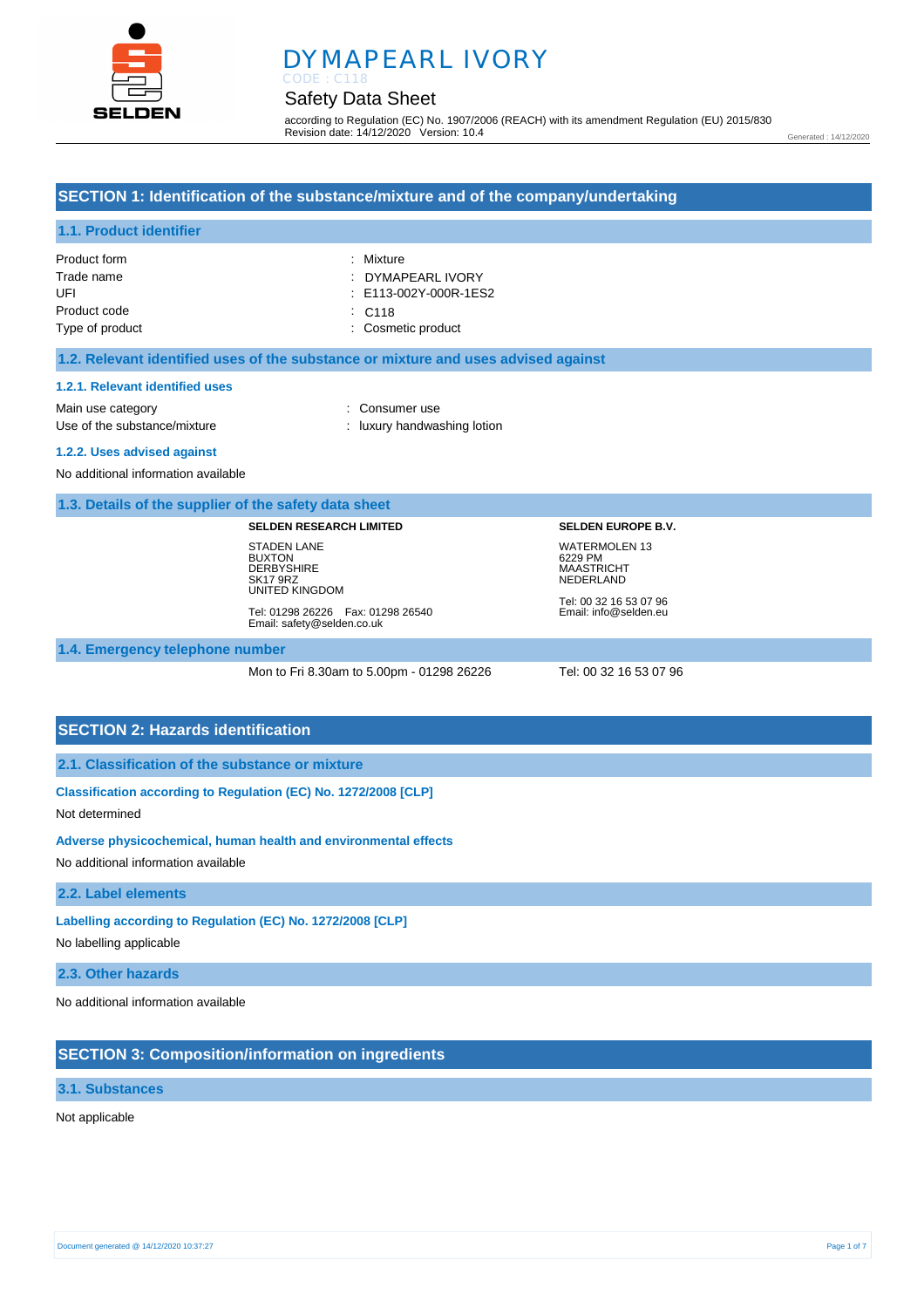according to Regulation (EC) No. 1907/2006 (REACH) with its amendment Regulation (EU) 2015/830

| 3.2. Mixtures                               |                                                                           |          |                                                                                     |
|---------------------------------------------|---------------------------------------------------------------------------|----------|-------------------------------------------------------------------------------------|
| <b>Name</b>                                 | <b>Product identifier</b>                                                 | $\%$     | <b>Classification according to</b><br><b>Regulation (EC) No.</b><br>1272/2008 [CLP] |
| Sodium laurylether sulphate                 | (CAS-No.) 68891-38-3<br>(EC-No.) 500-234-8<br>(REACH-no) 01-2119488639-16 | $5 - 10$ | Eye Dam. 1, H318<br>Skin Irrit. 2. H315                                             |
| Amides, coco, compounds with diethanolamine | (CAS-No.) 68603-42-9<br>(EC-No.) 271-657-0                                | $1 - 5$  | Skin Irrit. 2, H315<br>Eye Dam. 1, H318                                             |

| <b>Specific concentration limits:</b> |                                                                             |                                                                           |  |
|---------------------------------------|-----------------------------------------------------------------------------|---------------------------------------------------------------------------|--|
| <b>Name</b>                           | <b>Product identifier</b>                                                   | <b>Specific concentration limits</b>                                      |  |
| Sodium laurylether sulphate           | $(CAS-No.) 68891-38-3$<br>(EC-No.) 500-234-8<br>(REACH-no) 01-2119488639-16 | $(5 ≤ C < 10)$ Eye Irrit. 2, H319<br>$(10 \leq C < 100)$ Eye Dam. 1, H318 |  |

Full text of H-statements: see section 16

| <b>SECTION 4: First aid measures</b>                                            |                                                                                                                                                                                                                                                                                                   |
|---------------------------------------------------------------------------------|---------------------------------------------------------------------------------------------------------------------------------------------------------------------------------------------------------------------------------------------------------------------------------------------------|
| 4.1. Description of first aid measures                                          |                                                                                                                                                                                                                                                                                                   |
| First-aid measures after eye contact<br>First-aid measures after ingestion      | : IF IN EYES: Rinse cautiously with water for several minutes. Remove contact lenses, if<br>present and easy to do. Continue rinsing. If eye irritation persists: Get medical<br>advice/attention.<br>: Give nothing or a little water to drink. Get medical advice/attention if you feel unwell. |
| 4.2. Most important symptoms and effects, both acute and delayed                |                                                                                                                                                                                                                                                                                                   |
| Symptoms/effects after eye contact<br>Symptoms/effects after ingestion          | : Causes eye irritation.<br>: May cause a light irritation of the linings of the mouth, throat, and gastrointestinal tract.                                                                                                                                                                       |
| 4.3. Indication of any immediate medical attention and special treatment needed |                                                                                                                                                                                                                                                                                                   |

Treat symptomatically.

| <b>SECTION 5: Firefighting measures</b>                    |                                     |  |
|------------------------------------------------------------|-------------------------------------|--|
| 5.1. Extinguishing media                                   |                                     |  |
| Suitable extinguishing media                               | : Carbon dioxide. Dry powder. Foam. |  |
| 5.2. Special hazards arising from the substance or mixture |                                     |  |
| No additional information available                        |                                     |  |
| 5.3. Advice for firefighters                               |                                     |  |

No additional information available

### **SECTION 6: Accidental release measures**

**6.1. Personal precautions, protective equipment and emergency procedures**

#### **6.1.1. For non-emergency personnel**

No additional information available

#### **6.1.2. For emergency responders**

No additional information available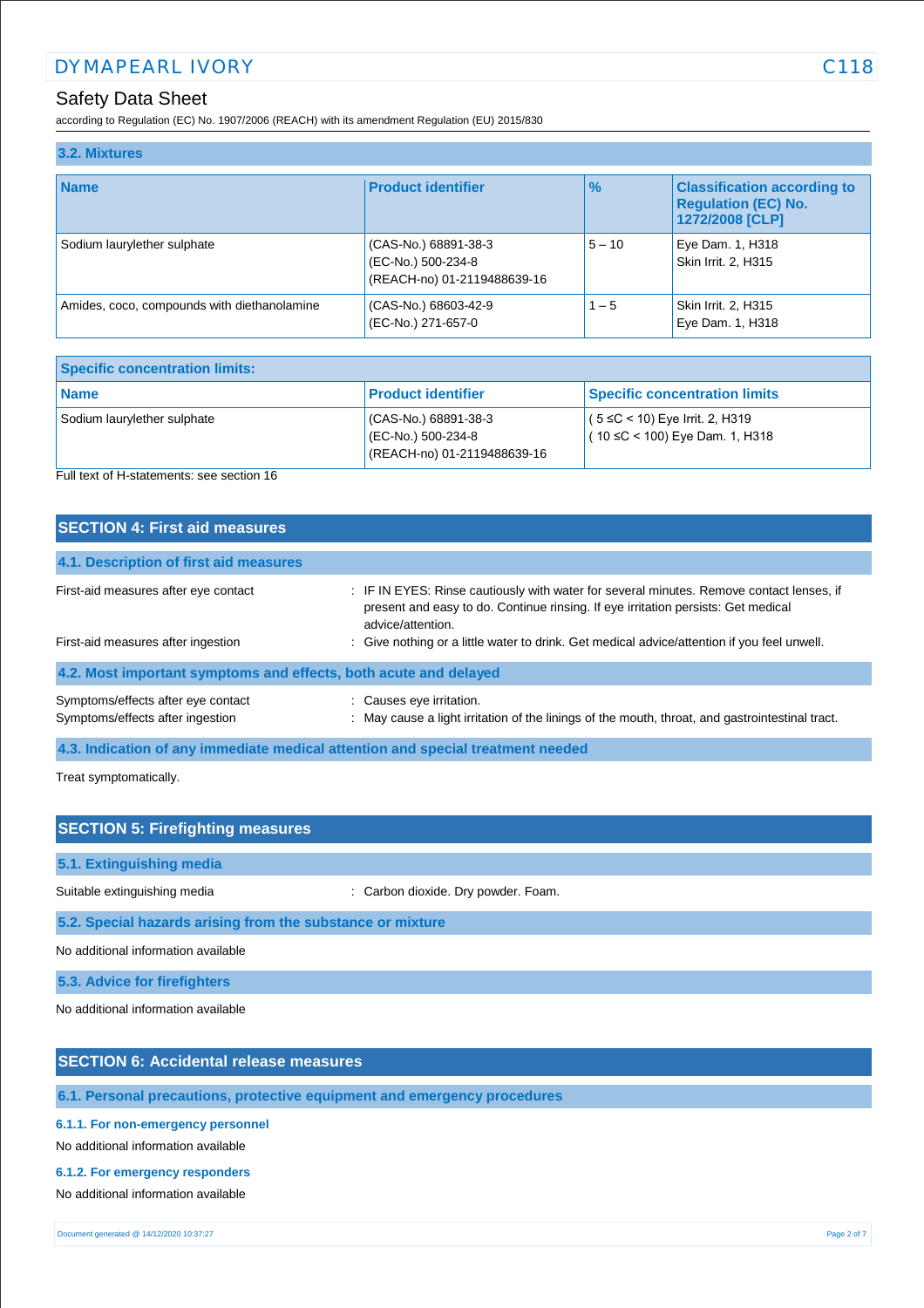### DYMAPEARL IVORY C118

## Safety Data Sheet

according to Regulation (EC) No. 1907/2006 (REACH) with its amendment Regulation (EU) 2015/830

### **6.2. Environmental precautions**

#### No additional information available

| 6.3. Methods and material for containment and cleaning up |                                                                                                                    |  |  |
|-----------------------------------------------------------|--------------------------------------------------------------------------------------------------------------------|--|--|
| For containment<br>Methods for cleaning up                | : Collect spillage.<br>: Soak up spills with inert solids, such as clay or diatomaceous earth as soon as possible. |  |  |
| 6.4. Reference to other sections                          |                                                                                                                    |  |  |

For further information refer to section 8: "Exposure controls/personal protection". For further information refer to section 13.

| <b>SECTION 7: Handling and storage</b> |                                                                   |  |  |
|----------------------------------------|-------------------------------------------------------------------|--|--|
| 7.1. Precautions for safe handling     |                                                                   |  |  |
| No additional information available    |                                                                   |  |  |
|                                        | 7.2. Conditions for safe storage, including any incompatibilities |  |  |
| Technical measures                     | : Does not require any specific or particular technical measures. |  |  |
| Storage conditions                     | : Keep container closed when not in use.                          |  |  |
| Incompatible products                  | Oxidizing agent. Strong acids. Strong bases.                      |  |  |

**7.3. Specific end use(s)**

No additional information available

#### **SECTION 8: Exposure controls/personal protection**

#### **8.1. Control parameters**

**8.1.1 National occupational exposure and biological limit values** 

No additional information available

#### **8.1.2. Recommended monitoring procedures**

No additional information available

#### **8.1.3. Air contaminants formed**

No additional information available

#### **8.1.4. DNEL and PNEC**

No additional information available

#### **8.1.5. Control banding**

No additional information available

#### **8.2. Exposure controls**

#### **8.2.1. Appropriate engineering controls**

No additional information available

#### **8.2.2. Personal protection equipment**

No additional information available

#### **8.2.3. Environmental exposure controls**

No additional information available

#### **SECTION 9: Physical and chemical properties**

**9.1. Information on basic physical and chemical properties**

Physical state in the state of the state of the state of the state of the state of the state of the state of the state of the state of the state of the state of the state of the state of the state of the state of the state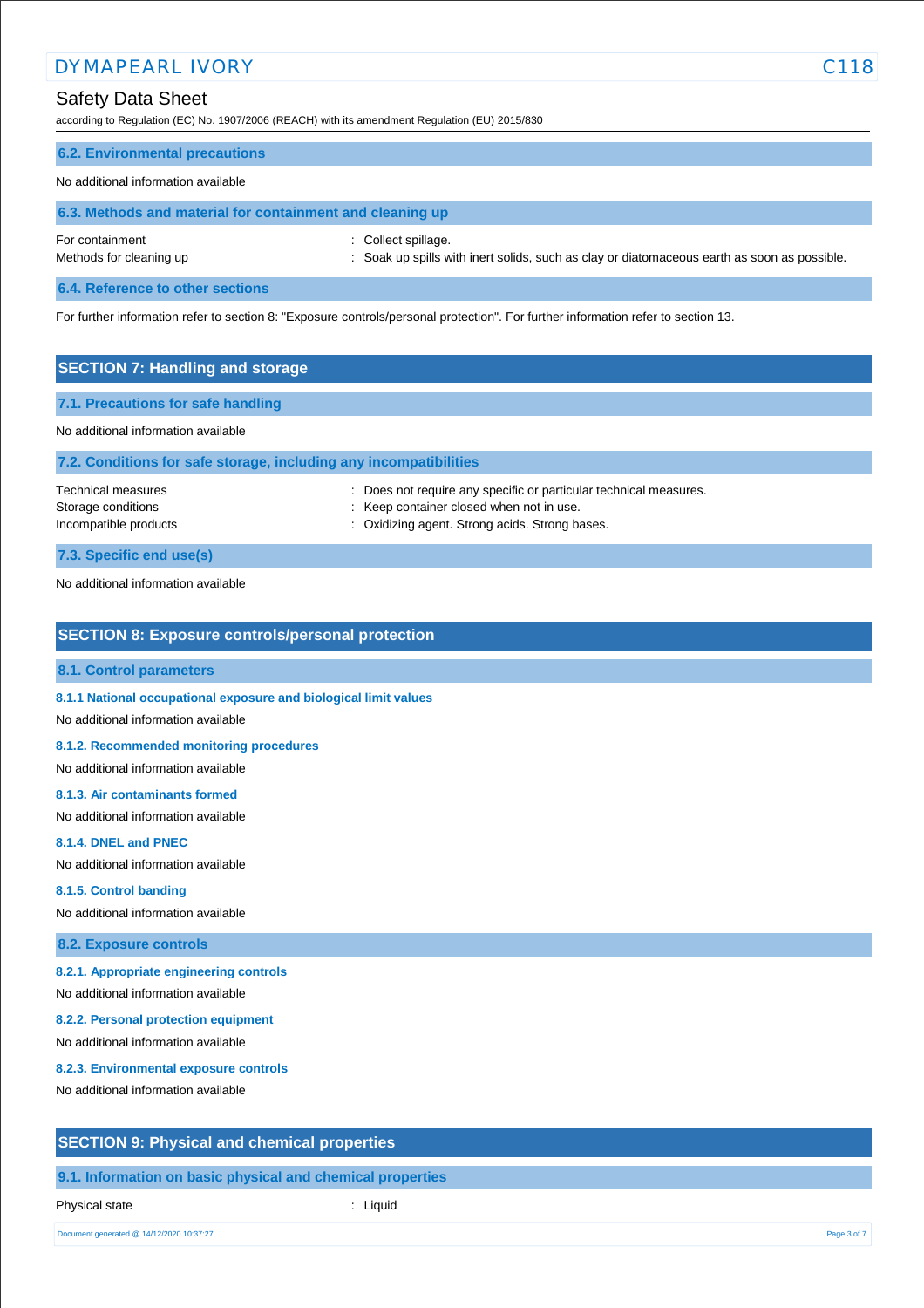according to Regulation (EC) No. 1907/2006 (REACH) with its amendment Regulation (EU) 2015/830

| Appearance<br>Colour<br>Odour<br>Odour threshold<br>рH<br>Relative evaporation rate (butylacetate=1)<br>Melting point<br>Freezing point<br>Boiling point<br>Flash point<br>Auto-ignition temperature<br>Decomposition temperature<br>Flammability (solid, gas)<br>Vapour pressure<br>Relative vapour density at 20 °C<br>Relative density<br>Solubility<br>Partition coefficient n-octanol/water (Log Pow)<br>Viscosity, kinematic<br>Viscosity, dynamic<br>Explosive properties | Mobile liquid.<br>white.<br>characteristic.<br>No data available<br>7<br>No data available<br>No data available<br>No data available<br>$\geq 100$ °C<br>No data available<br>No data available<br>No data available<br>No data available<br>No data available<br>No data available<br>1.02<br>Soluble in water.<br>No data available<br>No data available<br>No data available<br>No data available |
|----------------------------------------------------------------------------------------------------------------------------------------------------------------------------------------------------------------------------------------------------------------------------------------------------------------------------------------------------------------------------------------------------------------------------------------------------------------------------------|------------------------------------------------------------------------------------------------------------------------------------------------------------------------------------------------------------------------------------------------------------------------------------------------------------------------------------------------------------------------------------------------------|
| Oxidising properties                                                                                                                                                                                                                                                                                                                                                                                                                                                             | No data available                                                                                                                                                                                                                                                                                                                                                                                    |
| <b>Explosive limits</b>                                                                                                                                                                                                                                                                                                                                                                                                                                                          | No data available                                                                                                                                                                                                                                                                                                                                                                                    |
|                                                                                                                                                                                                                                                                                                                                                                                                                                                                                  |                                                                                                                                                                                                                                                                                                                                                                                                      |

#### **9.2. Other information**

No additional information available

| <b>SECTION 10: Stability and reactivity</b>                                        |
|------------------------------------------------------------------------------------|
| 10.1. Reactivity                                                                   |
| The product is non-reactive under normal conditions of use, storage and transport. |
| <b>10.2. Chemical stability</b>                                                    |
| Stable under normal conditions of use.                                             |
| 10.3. Possibility of hazardous reactions                                           |

No dangerous reactions known under normal conditions of use.

**10.4. Conditions to avoid**

None under recommended storage and handling conditions (see section 7).

**10.5. Incompatible materials**

None under normal use.

**10.6. Hazardous decomposition products**

Under normal conditions of storage and use, hazardous decomposition products should not be produced.

| <b>SECTION 11: Toxicological information</b>                                    |                                                          |             |
|---------------------------------------------------------------------------------|----------------------------------------------------------|-------------|
| 11.1 Information on toxicological effects                                       |                                                          |             |
| Acute toxicity (oral)<br>Acute toxicity (dermal)<br>Acute toxicity (inhalation) | : Not classified<br>: Not classified<br>: Not classified |             |
| Skin corrosion/irritation                                                       | : Not classified<br>pH: 7                                |             |
| Document generated @ 14/12/2020 10:37:27                                        |                                                          | Page 4 of 7 |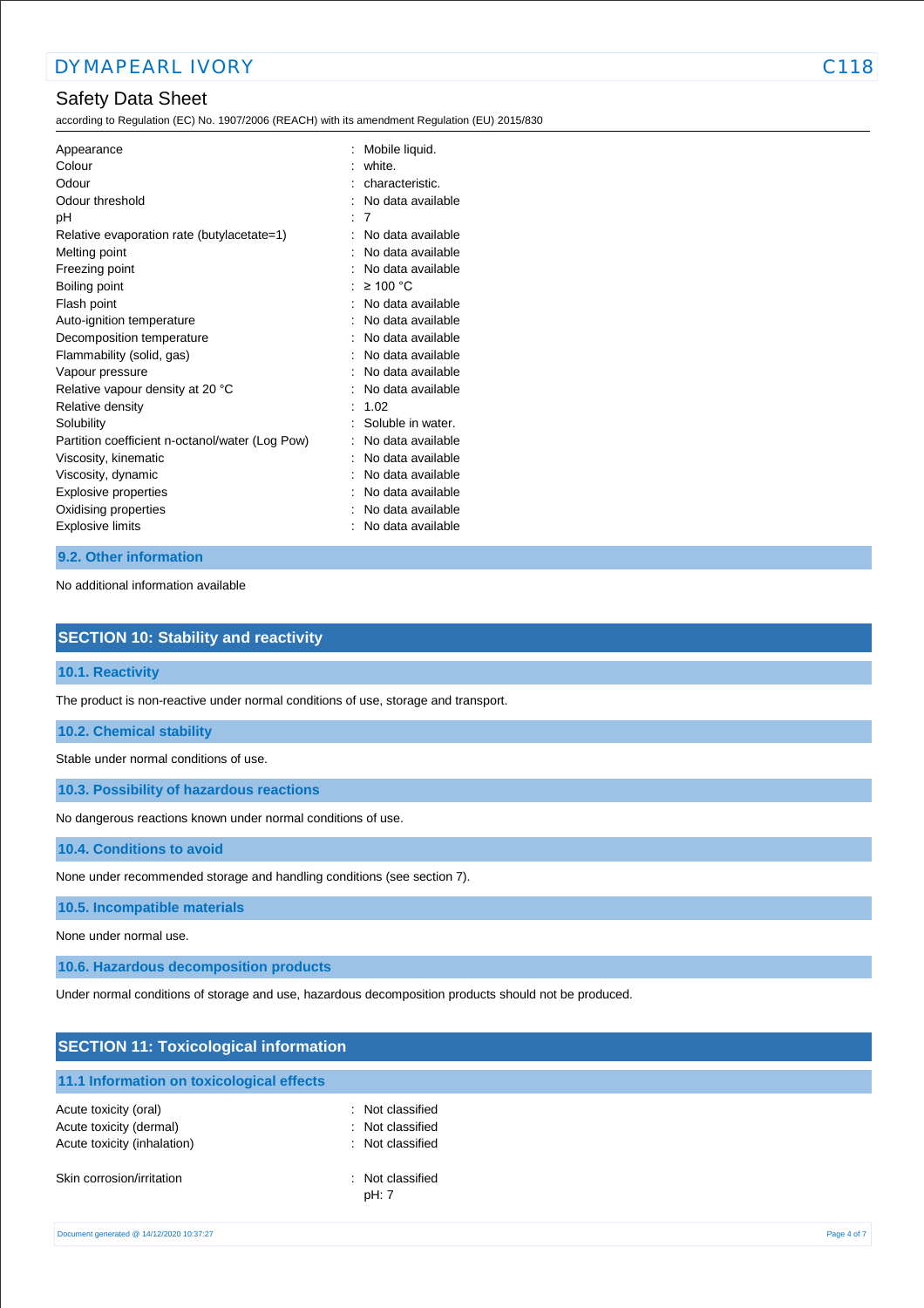according to Regulation (EC) No. 1907/2006 (REACH) with its amendment Regulation (EU) 2015/830

| Serious eye damage/irritation                                                  | $\therefore$ Not classified<br>pH: 7                                           |
|--------------------------------------------------------------------------------|--------------------------------------------------------------------------------|
| Respiratory or skin sensitisation<br>Germ cell mutagenicity<br>Carcinogenicity | : Not classified<br>$\therefore$ Not classified<br>$\therefore$ Not classified |
| Reproductive toxicity                                                          | $\therefore$ Not classified                                                    |
| STOT-single exposure                                                           | : Not classified                                                               |
| STOT-repeated exposure                                                         | $\therefore$ Not classified                                                    |
| Aspiration hazard                                                              | Not classified                                                                 |

| <b>SECTION 12: Ecological information</b>                                                   |                    |  |  |
|---------------------------------------------------------------------------------------------|--------------------|--|--|
| 12.1. Toxicity                                                                              |                    |  |  |
| Hazardous to the aquatic environment, short-term<br>: Not classified                        |                    |  |  |
| (acute)<br>Hazardous to the aquatic environment, long-term<br>: Not classified<br>(chronic) |                    |  |  |
| Amides, coco, compounds with diethanolamine (68603-42-9)                                    |                    |  |  |
| LC50 - Fish [1]                                                                             | 5.7 mg/l           |  |  |
| EC50 - Other aquatic organisms [1]                                                          | 1.2 mg/l waterflea |  |  |
| EC50 - Other aquatic organisms [2]                                                          | $5.6$ mg/l         |  |  |
| 12.2. Persistence and degradability                                                         |                    |  |  |
| No additional information available                                                         |                    |  |  |
| 12.3. Bioaccumulative potential                                                             |                    |  |  |
| No additional information available                                                         |                    |  |  |
| 12.4. Mobility in soil                                                                      |                    |  |  |
| No additional information available                                                         |                    |  |  |
| 12.5. Results of PBT and vPvB assessment                                                    |                    |  |  |
| No additional information available                                                         |                    |  |  |
| 12.6. Other adverse effects                                                                 |                    |  |  |
| No additional information available                                                         |                    |  |  |
| <b>SECTION 13: Disposal considerations</b>                                                  |                    |  |  |

**13.1. Waste treatment methods**

No additional information available

### **SECTION 14: Transport information**

In accordance with ADR / IMDG / IATA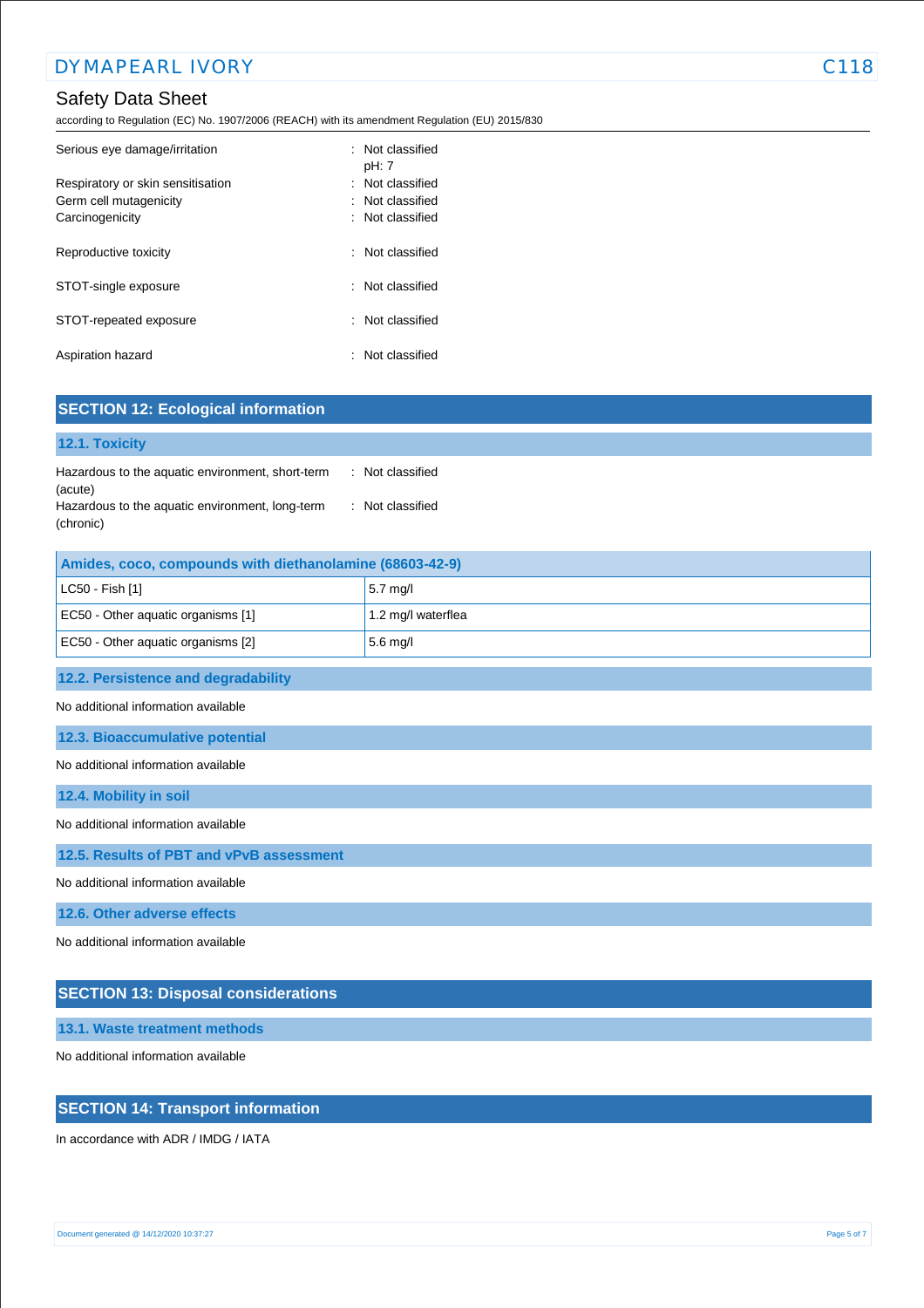according to Regulation (EC) No. 1907/2006 (REACH) with its amendment Regulation (EU) 2015/830

| 14.1 UN number                                                                                                                                         |                                                                                       |
|--------------------------------------------------------------------------------------------------------------------------------------------------------|---------------------------------------------------------------------------------------|
| UN-No. (ADR)<br>UN-No. (IMDG)<br>UN-No. (IATA)                                                                                                         | : Not applicable<br>Not applicable<br>: Not applicable                                |
| 14.2. UN proper shipping name                                                                                                                          |                                                                                       |
| Proper Shipping Name (ADR)<br>Proper Shipping Name (IMDG)<br>Proper Shipping Name (IATA)                                                               | : Not applicable<br>Not applicable<br>: Not applicable                                |
| 14.3. Transport hazard class(es)                                                                                                                       |                                                                                       |
| <b>ADR</b><br>Transport hazard class(es) (ADR)<br><b>IMDG</b><br>Transport hazard class(es) (IMDG)<br><b>IATA</b><br>Transport hazard class(es) (IATA) | : Not applicable<br>: Not applicable<br>: Not applicable                              |
| 14.4. Packing group                                                                                                                                    |                                                                                       |
| Packing group (ADR)<br>Packing group (IMDG)<br>Packing group (IATA)                                                                                    | Not applicable<br>Not applicable<br>: Not applicable                                  |
| <b>14.5. Environmental hazards</b>                                                                                                                     |                                                                                       |
| Dangerous for the environment<br>Marine pollutant<br>Other information                                                                                 | : No<br><b>No</b><br>$\ddot{\phantom{0}}$<br>: No supplementary information available |
| 14.6. Special precautions for user                                                                                                                     |                                                                                       |
| <b>Overland transport</b><br>No data available<br><b>Transport by sea</b><br>No data available<br>Air transport<br>No data available                   |                                                                                       |

**14.7. Transport in bulk according to Annex II of Marpol and the IBC Code**

Not applicable

### **SECTION 15: Regulatory information**

**15.1. Safety, health and environmental regulations/legislation specific for the substance or mixture**

### **15.1.1. EU-Regulations**

Contains no REACH substances with Annex XVII restrictions

Contains no substance on the REACH candidate list

Contains no REACH Annex XIV substances

Contains no substance subject to Regulation (EU) No 649/2012 of the European Parliament and of the Council of 4 July 2012 concerning the export and import of hazardous chemicals.

Contains no substance subject to Regulation (EU) No 2019/1021 of the European Parliament and of the Council of 20 June 2019 on persistent organic pollutants